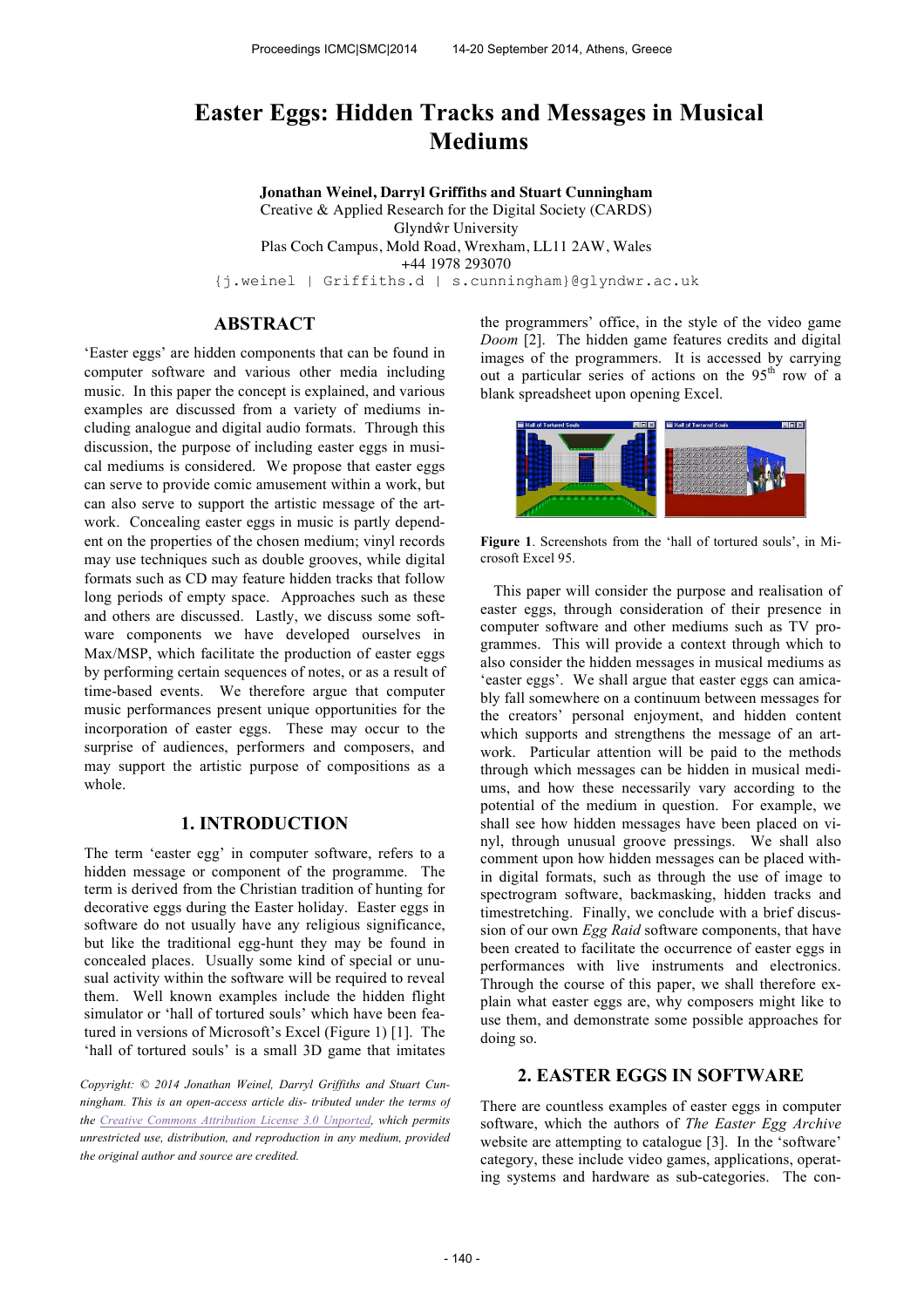tents of these easter eggs varies, but it is fairly common for them to contain developer credits, humorous material, or 'in-jokes'. The inclusion of easter eggs such as the 'hall of tortured souls' seems to stem from the grueling process of software development. The easter egg may have given the programmers some cathartic satisfaction; an opportunity to work briefly on something whimsical and funny, providing release from the more serious aims of the project. The content is certainly personal, creative, and in some ways slightly mischievous<sup>1</sup>.

In some cases then, software easter eggs can be seen as a hidden signature, perhaps with a private joke or reference by the author(s). The message of the easter egg may be mysterious, or whimsical. However, in other cases we can see easter eggs which fit more closely with the artistic concept of the main programme. In the video-game *Chip's Challenge* [6] for example, there is a hidden fractal-generating programme (Figure 2). Entering the password 'MAND' into the game reveals a Mandelbrot set, which the user can explore. The main game of *Chip's Challenge* is an action/puzzle adventure, the premise of which is that the nerdy protagonist (Chips McCallahan), must impress his female crush (Melinda the Mental Marvel), by completing over one hundred puzzles, in order to join her 'Bit Buster Club' and win her affections. In the context of the boffin romance of *Chip's Challenge,* the inclusion of the hidden Mandelbrot programme seems like an appropriate easter egg: it fits with the geeky, mathematical theme of the game. In this sense, when the game as a whole is seen as an artwork, the fractal easter egg is perfectly in-keeping.



**Figure 2**. Screenshot of the *Chip's Challenge* Mandelbrot easter egg, on the Atari Lynx.

In the domain of software easter eggs then, we can see at least two types of approach:

- 1. The humorous, quirky easter egg, which though enjoyable, is unrelated to the main application.
- 2. The easter egg which corresponds thematically to the main programme, contributing to its artistic form as a whole.

In either instance the main purpose of easter eggs is quite similar to that of an easter egg hunt: they are fun surprises, waiting to be found. For the developers the joy comes from hiding the eggs, mischievously planting them or concealing them in places where they are not expected. The user then becomes the hunter, searching for the eggs or coming across them unexpectedly. The enjoyment comes from the surprise, perhaps eliciting similar emo-

j

tions to those we may have experienced as children, hunting for easter eggs or playing games such as hide and seek, or peek-a-boo. In the case of category 2 eggs, the surprise is one that also fits with the artistic theme or concept of the main work. As we shall see, many easter eggs may fall somewhere on a continuum between categories 1 and 2.

It should also be noted that while easter eggs may be included in software or video games for the personal satisfaction of developers, who perhaps have a little extra time towards the end of the development cycle, their presence is not necessarily without commercial value. In video game culture, a select audience group will actively take enjoyment in seeking out all possible secrets that a game holds. For these gamers, good easter eggs add prestige and respect for the developers, which in turn can increase sales of a title<sup>2</sup>. The recent video game *Bioshock Infinite* [8] demonstrates this, featuring a large number of easter eggs [9], including some that specifically utilise audio [10]. Fans of the game invest time in seeking out these easter eggs and evidencing them on YouTube, sustaining the interest provided by the game for the fan-base.

### **3. EASTER EGGS IN OTHER MEDIUMS**

The concept of hiding messages or certain elements within a medium is not exclusive to computer software. The impetus for artists to include personal, hidden or unexpected features in their artwork may be also be considered as an artistic imperative which predates digital culture.

For example, in Michelangelo's *The Last Judgement*  painting of the sistine chapel, the pope's master of ceremonies Biagio da Cesena is depicted upon the face of Minos, who is leading the souls to hell, and whose genitals are being bitten by a snake [11]. Cesena had allegedly criticised the painting for containing too much nudity. This mischievous hidden element of the painting could be considered as a form of easter egg.

Other examples can be found in painting, some of which rest upon more tenuous interpretations. For example, Giovanni Maria Pala claimed to have found a hidden musical score in Leonardo Da Vinci's *The Last Supper*  [12]. Whether or not Da Vinci deliberately intended this correlation is contestable. It is perhaps inevitable that hidden motifs are easily lost, or hard to verify. Nonetheless these examples illustrate that the notion of an 'easter egg' may be seen as a broader phenomena, extending beyond computer software.

Examples of easter eggs can also be found in TV shows and movies. An example can be seen in the episode "Raisin the Stakes: A Rock Opera in Three Acts" [13], from the animated series *Clone High*. The episode pastiches psychedelic culture and rock musicals such as *The Beatles - Yellow Submarine* [14] and *Pink Floyd - The Wall* [15] movies. In the episode, one of the characters is intoxicated, falls through a roof, and speaks backwards.

<sup>1</sup> Perhaps the best example of a mischievous easter egg is found in Nintendo's *Wave Race* [4]. This unlocks an abusive commentator [5].

<sup>&</sup>lt;sup>2</sup> This view of easter eggs in software was also supported by private correspondence with members of the video games developer Astraware Limited [7].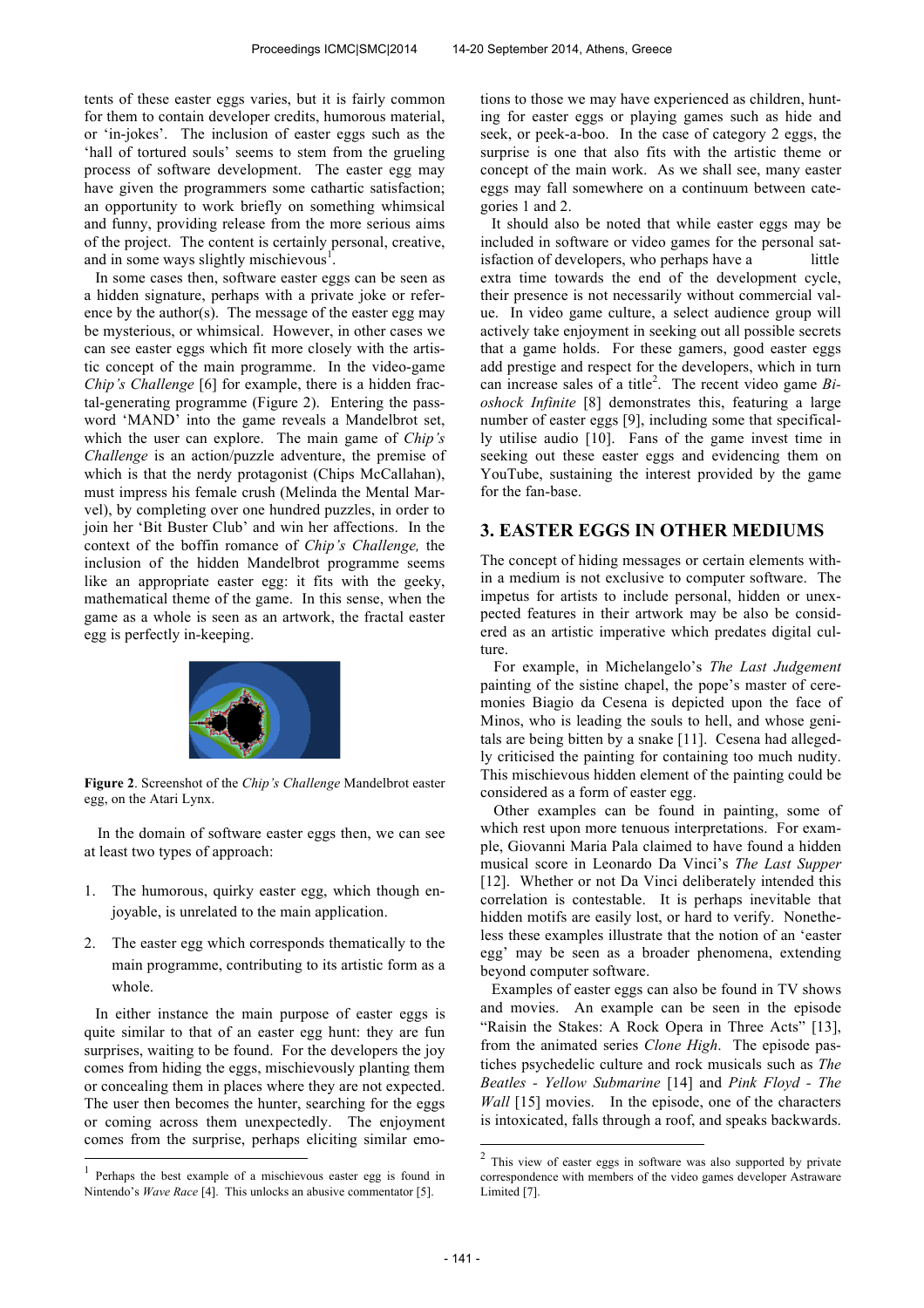When the dialogue from this scene is reversed in an audio editor, it is heard as follows:

*I am talking backwards and telling you to watch Clone High, and for us to get an Emmy… I'm saying that backwards… 'cause it's sneaky!'* [16].

Again, the hidden message seems to be one that is as much for the enjoyment of the creators as for the audience (whom would have to go to some trouble to find out what was said after having watched the episode)<sup>3</sup>. However, the use of this technique fits with the theme of the episode as a whole, which also features reversed graphics elsewhere in order to reflect the psychedelic theme. Thus the reversed dialogue works on multiple levels:

- 1. Heard normally, the incomprehensible dialogue suggests the character's perceptual derangement, which can be attributable to psychedelic intoxication and injury.
- 2. It also relates to the psychedelic theme of the episode, since reversed tape techniques ('backmasking') are a recognisable motif in psychedelic music (for example, *Tomorrow Never Knows* by The Beatles  $[17]$ ).
- 3. The audio also parodies the subliminal satanic messages that were supposedly hidden in heavy metal records (and revealed when played backwards)<sup>4</sup>.
- 4. When decoded, the message does not relate directly to the narrative of the episode, and could be seen as a private joke for the creators. However it also addresses the audience, breaking the 'fourth wall'. This is a technique used occasionally in other episodes for comedic effect. Thus the decoded message does not directly relate to the episode, but does relate to the conceptual approach of the series more broadly.

The episode therefore illustrates the possible use of easter eggs to establish a variety of effects for the writers and audience. Some of these effects can occur synchronously within the main diegesis of the work, but others may also occur asychronously outisde of it. In general, we can see that easter eggs may exist for the personal satisfaction of the creators, but may also support the artistic purpose of the work as received by the audience. Notably, audio provides specific possibilities for carrying these hidden messages, and we shall now turn to look specifically at easter eggs in musical mediums.

-

### **4. EASTER EGGS ON VINYL**

#### **4.1 Locked Grooves**

In recorded music, there is a significant tradition of including hidden material. How this hidden material is concealed, is somewhat dependant upon the format in question. For example, on vinyl material may be hidden through the use of locked grooves (grooves which cause the turntable to play an endless loop). Locked grooves containing music are not a normal feature of records. Most records will only contain a silent locked groove to prevent damage to the needle when it reaches the end of a side. The presence of a locked groove that contains music would be difficult to detect without prior knowledge or careful visual inspection of the grooves. Therefore, a music-containing locked groove has a good chance of surprising the listener during the performance of the recording.

A relatively well-known example is found on the vinyl version of The Beatle's *Sgt. Pepper's Lonely Hearts Club*  Band [18]. On the final track "A Day In The Life", a looked groove is heard at the end of the song. Certainly this may come as a surprise for some listeners when encountered for the first time. Even if the listener knows about it, he or she may still experience a break from the usual process of listening to a record. For example, when the record reaches this locked groove, the listener must decide at what point the composition is over (or when they have had enough). In some situations this locked groove may surprise the listener in other ways; for example, if he or she fell asleep during the record, the locked groove may confuse them upon awakening. For "A Day In The Life", it is reasonable for us to consider the locked groove as an easter egg because it has this potential to surprise the listener<sup>5</sup>. In the authors' opinion we should also consider the incorporation of this unexpected element, which occurs through specific utilisation of the medium, to be part of the artwork as a whole.

#### **4.2 Inverse Grooves**

Another easter egg example can be found on the Nomex track: "Gorf Beat One", from the *Praxis U.S.A.* EP [19]. This compilation contains tracks by four different artists, working within the genres of hardcore techno, breakcore and noise. Upon placing the needle on side B1: "Gorf Beat One" by Nomex, the needle flops off onto the turntable platter, making an unpleasant noise. It may take several attempts before realising that the groove for the Nomex track is pressed backwards. To play it one must place the needle at the point where you would expect the track to end. Figure 3 illustrates the movement of the needle on records such as "Gorf Beat One" that have inverse grooves.

<sup>3</sup> Note that the episode was first aired in 2003, before the arrival of YouTube in 2005. Today the passage can be more decoded more easily, by searching YouTube.<br><sup>4</sup> Expressed to 10

For example, the 1980s court cases with AC/DC and Judas Priest. These bands were accused of incorporating subliminal satanic messages in their music through backmasking.

<sup>&</sup>lt;sup>5</sup> It should be noted however, that the concept of 'easter egg' may not be less applicable to records such as DJ tools, where the inclusion of locked grooves is sometimes advertised as the explicit function of the product.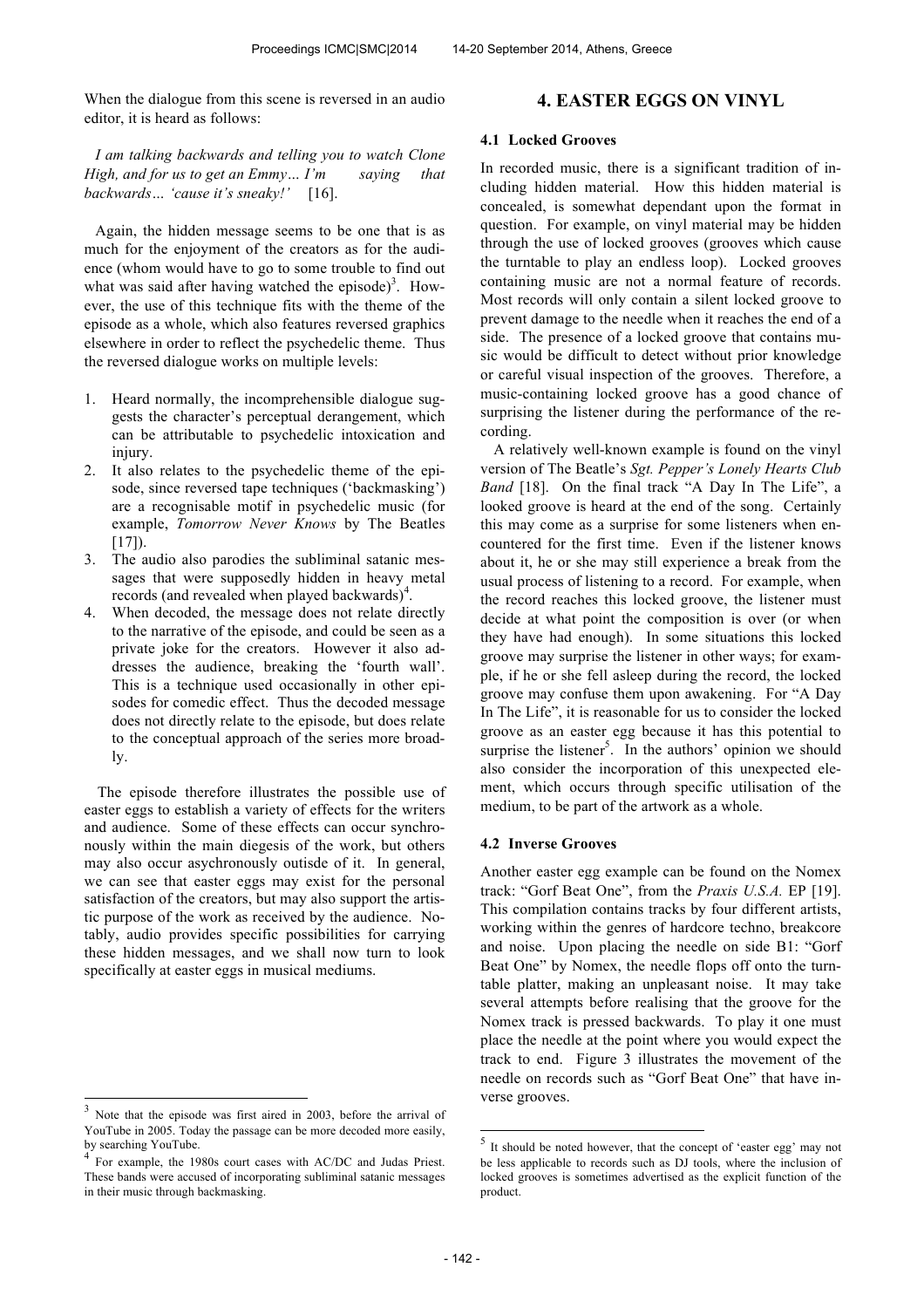

**Figure 3**. Diagrams showing the arrangement of normal (a), inverse (b) and double grooves (c) on vinyl records.

The use of an inverse groove on this particular track of the *Praxis U.S.A.* EP*,* seems entirely appropriate. The Nomex track in question is the most noise-orientated track on the EP, consisting predominantly of white noise. The use of an inverse groove seems to add a suitably antagonistic element of surprise to the experience of listening to the record. It does not appear to be accidental that the inverse groove is quite likely to create some additional noise when it throws the unsuspecting listener's needle off the platter!

Adam Kempa's blog [20], discusses the use of inverted grooves, referring to other examples. The artistic motivation for using inverted grooves is obvious on tracks such as Reese – *Inside Out* [21]. On others such as Megadeth's *Sweating Bullets* [22], the cover sleeve reads:

*"Paranoid pressing on blue vinyl. Warning: do not attempt to play this record in the conventional manner! Both sides reverse play, from the inside groove outwards."*

The inverse grooves are congruous with Mustaine's lyrics about madness and paranoia. Just as the lyrics deal with being at odds with the world, so too is the groove running the opposite way to that which we might expect. To emphasise this point, the chorus of *Sweating Bullets*  includes the lyrics: *"I'm in trouble for the things I haven't got to yet".* Thus, the use of inverse grooves mirrors the reverse notion of time in the song. However, since the record sleeve advertises the inverse groove, the element of surprise is perhaps diminished. In this case it seems reasonable to assume that the inverse groove is also used as a marketing gimmick; a means to create a more exclusive limited edition version (in combination with the use of blue vinyl).

#### **4.3 Double Grooves**

Related to inverse grooves, there is also the unusual use of the 'double groove' (also known as 'parallel grooves' or 'multi-sided records' [23]). As shown in figure 3, 'double grooves' are records where two grooves run simultaneously through a record, causing the needle to play different material depending where it is initially placed (the additional groove is sometimes called a 'third side'). Again, the element of surprise seems to be the main motivation for using this approach, which is found on records such as *The Monty Python Matching Tie and Handkerchief* [24]. The Monty Python record clearly aims to deceive, surprise and delight using this method; the LP sleeve also takes a similar approach by posing as something it is not: a tie and handkerchief set. Mr. Bungle's *Disco Volante* [25], also uses this approach, concealing parallel groove tracks at certain points on the record. In this example, the use of double grooves supports a cryptic theme: "The Secret Song" and songs by "The Secret Chiefs Trio" are amongst those found on the hidden grooves.

#### **4.4 Backmasking**

The backmasking technique involves the reversal of sonic material (such as speech) to conceal a message [26], as described previously in the *Bioshock Infinite* and *Clone High* examples.

Backmasking has often been associated with occult practices. It is known that Aleister Crowley encouraged aspiring magicians to train themselves to think backwards using reversed phonographs. Indeed, the term 'occult' by definition refers to 'knowledge of the hidden', and practices such as these, and imitations thereof, have contributed to the affordance<sup>6</sup> of backmasking as a signifier for occult or Satanic practices.

The controversial association of backmasking with Satanism reached its height in the 1980s, when it was alleged that rock artists such as AC/DC had placed 'subliminal' backmasked messages within their music. Though the effectiveness of these supposed subliminal messages was largely dismissed, many other artists have used backmasking and reverse techniques in their work. Often this is used for the aesthetic results of reversing audio, as in musique concrète. In other cases, artists such as Marilyn Manson have used backmasking to signify the established cultural connotations with Satanism. Today though, the technique is perhaps most commonly used on vocals for radio-friendly edits of pop music to conceal swear words.

It was more laborious to produce music that contained backmasking techniques with earlier analogue recording equipment, than it became with the arrival of digital audio editors. However, almost any turntable can be used to hear what a passage of vinyl sounds like backwards, simply by manually winding the record in reverse<sup>7</sup>. When CD became the dominant format for consumers, it would have been more difficult for the average listener to easily decode backmasked messages, without the aid of a computer and digital audio editor or sampler. For iPod listeners, these messages may not be easily unveiled either. However, since the advent of YouTube, the majority of decoded backmasking can be found without the listener having to process the audio themselves, provided

 6 Use of the term 'affordance' here refers to DeNora's discussion regarding the potential for sound to afford particular interpretations for audiences [27].

<sup>7</sup> Various modern turntables also feature a 'reverse' function that facilitates this.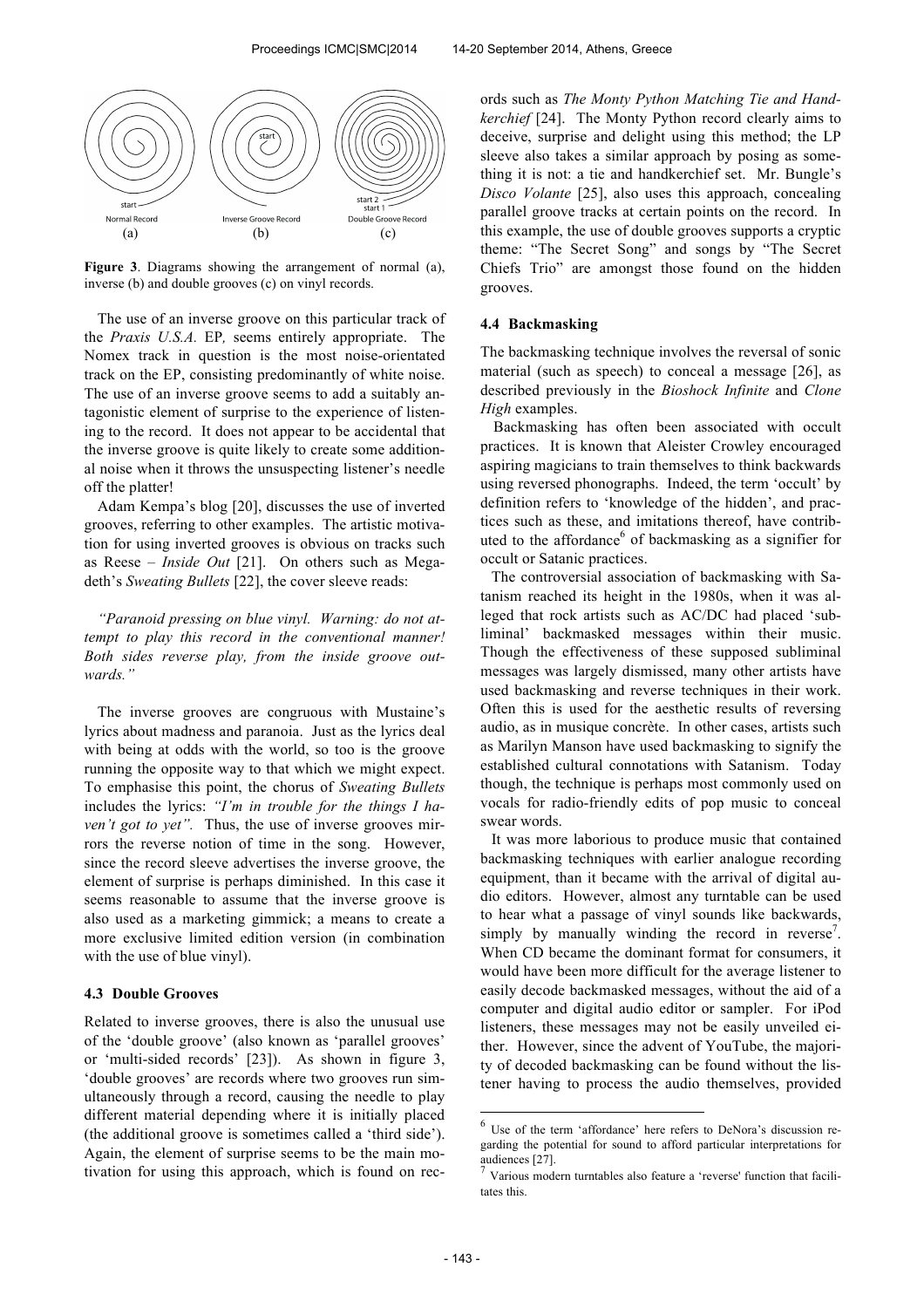internet access to this website is available. Thus, shifts from analog to digital formats can be seen to suggest different ways of hiding easter eggs in music, and also of discovering them. With this in mind, we shall look now towards other techniques for hiding messages in digital formats.

# **5. EASTER EGGS IN DIGITAL AUDIO**

### **5.1 Hidden Tracks**

Within digital formats the most common easter eggs are found in the form of hidden tracks [28]. These are found on many popular music CDs, where they may be concealed using a variety of methods. For example: Marilyn Manson's *Antichrist Superstar* [29] contains 99 audio tracks. The main album is contained on tracks 1-16, tracks 17-98 are silent and track 99 contains the hidden track. In other examples, a hidden track may be included on the last track of an album, after a long period of silence; Nirvana's "Endless, Nameless" begins at 13:51 on track 12: "Something In The Way" of *Nevermind* [30]*.*  Hidden tracks may also appear at the start of an audio CD, such as on Agoraphobic Nosebleed's *Altered States of America* [31], where 'track 0': "Wonder Drug Wonderland" is found by reversing the CD from the beginning of track 1.

Hidden tracks may be used in various ways, though perhaps the main reason for their inclusion is to make use of the spare storage capacity of the medium. CDs can hold up to 80 minutes of music; much longer than the average pop album. Therefore, since outtakes or additional material may be available from the studio recording sessions, it may make commercial sense to include some of that content as hidden bonus material. With limited additional cost for the record company, this adds content that may increase the commercial value of the album as a product.

The contents of hidden tracks varies, though more often than not the hidden track seems to be somewhere to put extra or spare material; whether it is humorous content, a jamming outtake, or some other curiosity. Often the tracks seem to be separated from the main album because they are not serious, and are not part of the 'proper' album. However as with other examples which we have discussed, the hidden track may correspond with the theme of the album. For example, the hidden track that follows Korn's "Daddy" [32] (after a period of silence), is a tape recording of a heated domestic argument between a couple, regarding a car. Ross Robinson, who produced the album claimed to have found the tape recording in an abandoned apartment. In the context of album, the inclusion of this material as a hidden track is both surprising and disturbing, and fits thematically alongside the bands songs about drugs and domestic abuse.

#### **5.2 Hidden Images**

More recently, artists have hidden images in the spectral form of their compositions. This can be accomplished using various software packages such as *Photosounder*  [33] or *Virtual ANS* [34], the latter of which is based on the ANS synthesizer, created by Evgeny Murzin from 1938 to 1958 [35]. Perhaps the most famous modern example of this technique is found in Aphex Twin's "Equation" track from the *Windowlicker* CD [36]*.* Near the end of the track the artist's face appears when the audio is viewed through a spectral analyser (Figure 4, a). This technique has also been used by other artists, such as Venetian Snares, whose track "Look" from *Songs About My Cats* [37] contains spectral images of his cats (Figure 4, b).

Both examples conform to the easter eggs model discussed throughout this paper; they are personal, hidden signatures by the artists, which are also slightly humorous curiosities. They also correspond well with the artistic themes of the respective works; for example, Aphex Twin is known for incorporating his face into the album images and music videos that accompany his work, and this is also explored in the *Windowlicker* music video produced by Chris Cunningham. The approach is interesting since it affects the sounds that are heard when listening to these sections; the contours of the images affect the tonal properties of the sounds, though without spectral imaging it is very unlikely that the message would be discernable through sound alone.



**Figure 4**. Spectral images hidden in music: (a) a face hidden in Aphex Twin's *Equation* track, (b) Venetian Snares' *Look* track, showing photographs of the artist's cats.

Related examples of images hidden in music can be found elsewhere. For example, the recent 'black midi' Internet meme involves the composition of MIDI tracks that contain as many notes as possible [38]. Examples of black midi tracks usually contain several million notes, and appear as a mass of black notes when viewed in stave notation; hence the 'black midi' term. Once created, black midi compositions are played back on software such as *Synthesia* [39], which may then fail in the process of attempting to reproduce the unusually large number of notes<sup>8</sup>. Screen capture videos of this process are recorded, and then shared on sites such as YouTube. As black midis incorporate a visual element, 'blackers' (the authors of black midi tracks) may incorporate hidden images within the MIDI score (Figure 5).

 $\overline{a}$ 

 $8$  Black midi can therefore be considered in terms of glitch aesthetics, as discussed by Kim Cascone [40].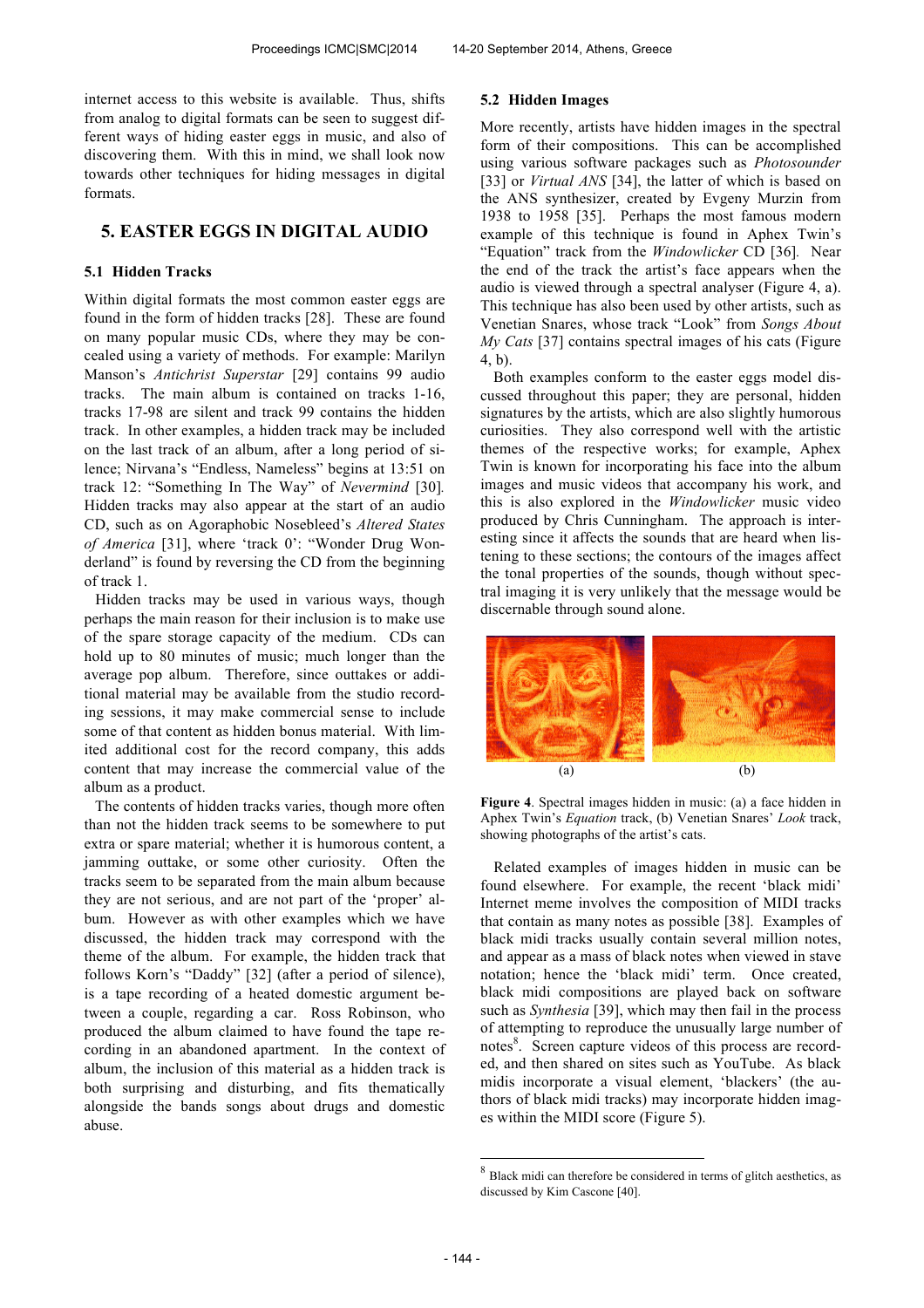

**Figure 5**. Visual patterns hidden in MIDI files: (a) patterns in *Shanghai Teahouse* [41], (b) *Bad Apple* [42]*.* 

### **5.3 Time-stretching**

Timestretching of sonic material is an established technique of musique concrète, and electroacoustic music. Composers such as Pierre Schaeffer made use of various time-stretched materials, such as dog barking sounds, which become unrecognisable when time-stretched. These sounds are not usually discernable when the music is heard normally, but can be restored through audio processing. Schaeffer may not have specifically intended the concealed source material to be seen as 'easter eggs'. Nonetheless, timestretching can be considered as a possible technique for creating easter eggs.

In Weinel's electroacoustic composition *Direct Telepathic Transmission from Mars* [43] a time-stretched sample is used, which was taken from Iggy Pop's howling scream at the start of The Stooges *TV Eye* [44]. Since the material was stretched to approximately 200x the length of the original clip, the original material is unlikely to be recognised by the listener without prior knowledge. The material was chosen for its tonal qualities, but also provides a mischievous personal satisfaction for the composer, by knowing it is there.

Examples are also found in video game culture; the *Bioshock Infinite* example referred to previously, contains various audio easter eggs produced through use of timestretching. A similar example which could also be considered an easter egg is found in the Nintendo Game Cube start-up menu, which is revealed to be the same theme as the Nintendo Famicom start-up menu, when the audio is sped up by 16x [45].

As with spectral imaging and backmasking, timestretching provides a method through which source material can be translated into sound, in such a way as to hide the original source material from the listener. Even though the source is hidden, these processes affect the 'undecoded' sounds that the listener hears. However, the processes are also reversible, and the source material can subsequently be revealed.

#### **5.4 Easter Eggs in Performance Software**

Easter eggs can also be hidden in software devised for the performance of computer music. For example, Weinel included an easter egg in a piece of performance software that he programmed in Max/MSP as part of a collaborative project [46]. Corresponding with the title of the composition: *Mutations (megamix)*, the software includes an easter egg. When the user clicks on the 'info' button in the patch, and scrolls down the page, there is a transparent button that is barely visible. Clicking the button

produces an endless loop of a sample from the movie *Waterworld*, [47], in which a character shouts "*Mutation! He's a Mutant!"*. The looped sample can be processed using the same MIDI controlled effects processing that is used for the main patch.

Our paper has now travelled full-circle, and returned to a discussion of easter eggs in software. Software offers an an inherently greater scope for easter eggs, due to the flexibility of programming languages. In language such as Max/MSP and Pure Data, it is possible for us to conceive of various live computer music performances that incorporate easter eggs. In the next section, we shall demonstrate other ways this may occur, by discussing our *Egg Raid* software.

# *6. EGG RAID*

*Egg Raid* is a Max/MSP patch we have developed, that includes software components for creating easter eggs. The current version of the patch demonstrates two methods through which easter eggs can be incorporated into real-time computer music performances. The software components can be reused in other patches to facilitate easter egg surprises for the composer, performer and/or audience members.

Figure 6 shows the user interface for *Egg Raid*; a midi keyboard provides the main user input, and on the surface, the software appears to be a simple piano patch.

Figure 8 shows the hidden functionality of the patch. Notes that are played on the keyboard are filtered through a 'Pattern Recognition System', which recognises and sends a trigger message when certain pre-determined sequences of notes are played. This trigger causes unexpected sounds to emit from the 'Easter Egg Sound Generation' module. These include various audio samples related to eggs from popular music and film.

The patch also incorporates a 'Discordian calendar'<sup>9</sup> , which uses the computer's clock to send trigger messages on dates of the year that are significant in the Discordian calendar, and on each 23<sup>rd</sup> of hours, minutes and seconds. The calendar triggers separate banks of easter egg sounds, which contain hidden spectral images of Discordian symbols (Figure 7).



**Figure 6**. User interface for *Egg Raid* software.

**Figure 7**. Spectral images of Discordian symbols in *Egg Raid*.

 $\overline{a}$ 

<sup>9</sup> Discordianism is a religious or philosophical movement, sometimes considered a parody religion, which venerates Eris, the goddess of chaos in ancient Greek mythology [48]. Discordianism has its own calendar, and holds the number 23 as significant.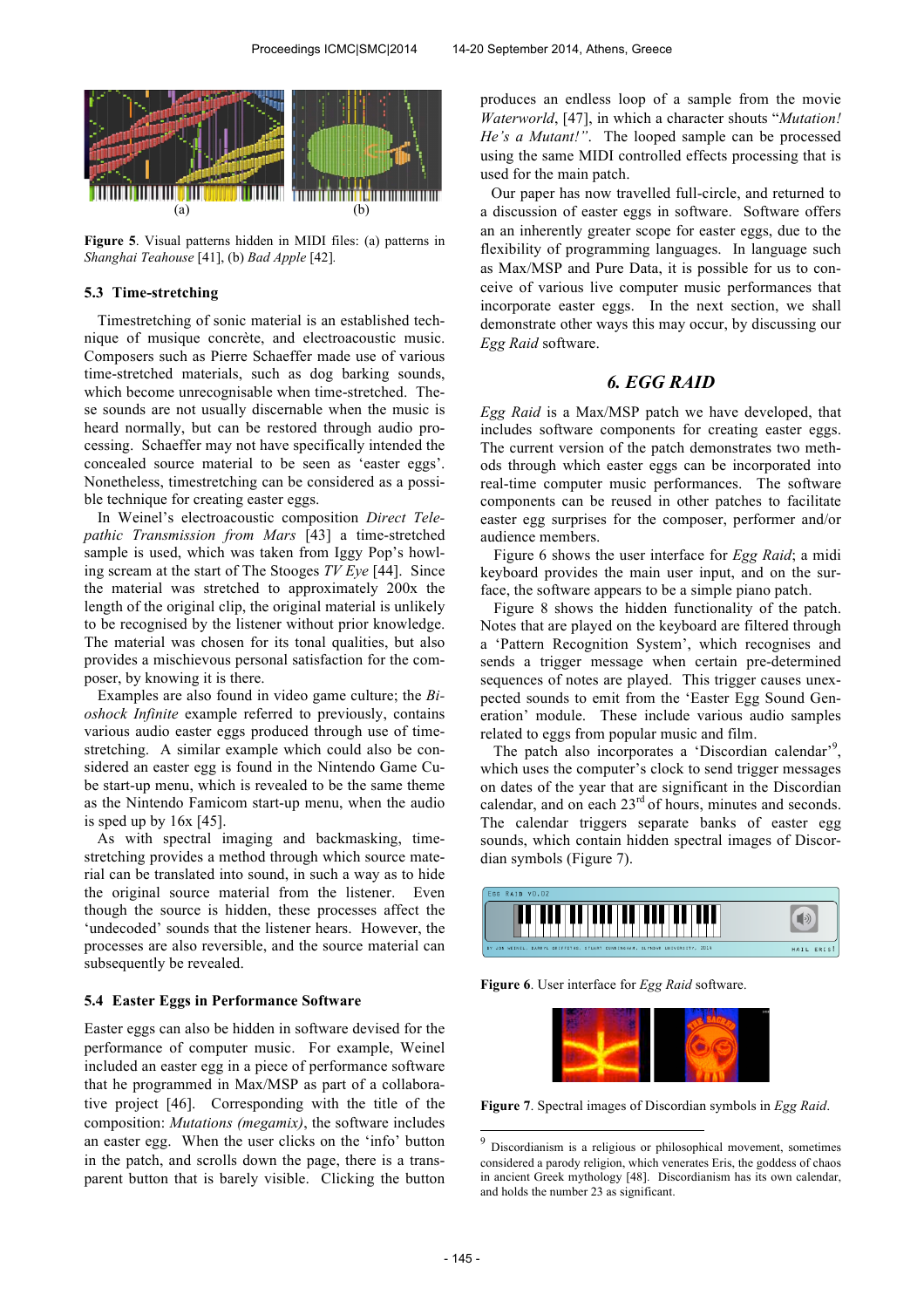

**Figure 8**. System diagram for the *Egg Raid* software.

### **7. CONCLUSION**

Through the course of this paper we have reviewed some of the approaches used for planting easter eggs and hidden messages within various mediums, with an emphasis on music. The easter eggs discussed all depend upon exploiting the mediums in question. While in computer software a high level of flexibility is possible for integrating unusual features, formats such as vinyl and CD are restricted by the possibilities that are inherent in the medium. Nonetheless, we have seen how easter eggs can add an interesting feature to an artwork, even within such limitations. These features are often novelties or curiosities, which may be fun in their own right; easter eggs need not necessarily serve any greater purpose. However we have also seen how they may serve to support the conceptual themes of an artwork as a whole. While in the authors' opinion, the vast majority of hidden tracks found on CDs offer little more than novelty value, examples such as the Nomex track "Gorf Beat One" are substantially enriched by appropriate use of the medium.

As mediums change, the challenge for artists wishing to hide easter eggs in their work will surely be to find interesting, new and novel places to put them. Mediums such as vinyl are more popular as collector's items today, than as a mainstream medium for music. Yet the fascination and unique experience which can be gained from inverse grooves, locked grooves and double grooves should indeed be seen as one of the reasons why the medium holds continued value, and is worthy of preservation. Since digital formats now dominate the mainstream, artists may need to think 'outside the box' in order to hide their easter eggs. Spectrograms, backmasking and timestretching show possible approaches, where the undecoded sounds of the music are also affected. We have also demonstrated how live performance software can incorporate easter eggs, through our *Egg Raid* software, for example.

Finally, since easter eggs are being catalogued by sites such as *The Easter Egg Archive* and the users of YouTube, there may be a greater likelihood than ever before that easter eggs will be discovered and shared among audiences. The value that they can add to an artwork will not necessarily go unnoticed, and composers may therefore consider it worthwhile to add them to their work. Indeed, as listeners we may also wish to 'keep an eye out' for easter eggs which may be out there, waiting to be discovered.

# **8. REFERENCES**

- [1] Marcelozzy, "Excel 95 Hall of Tortured Souls Easter Egg." [YouTube video] Available online: https://www.youtube.com/watch?v=nwg9eLHZZRo Oct. 6, 2007 [Last accessed: April 13, 2014].
- [2] J. Carmack *et al*., *Doom* [PC video game], id Software, 1993.
- [3] D. Wolf and A. Wolf, "The Easter Egg Archive," [website]. Available online: http://www.eeggs.com [Last accessed: April 13, 2014].
- [4] S. Shigeru, *Wave Race 64* [Nintendo 64 video game], Nintendo, 1996.
- [5] M. McWhertor, "Nintendo's Verbally Abusive Wave Race Easter Egg Finally Unearthed," [YouTube video]. Sept. 2, 2010. Available online: http://kotaku.com/5628976/nintendos-verballyabusive-wave-race-easter-egg-finally-unearthed [Last accessed: April 13, 2014].
- [6] C. Sommerville and T. Krueger, *Chip's Challenge* [Atari Lynx video game], Epyx, 1986.
- [7] H. Tomlinson and M. Hanson [Astraware Limited], private correspondence, Dec. 13, 2011.
- [8] Irrational Games, *Bioshock Infinite* [Playstation 3 video game], 2K Games, 2013.
- [9] GamesSeriesNetwork, "Bioshock Infinite Easter Eggs and Secrets," [YouTube video] April 20, 2013. Available online: http://www.youtube.com/watch?v=ObNh8Zr6gsc [Last accessed: April 13, 2014].
- [10] Geekosystem, "Shakespeare Quotes, Music, and More Hidden in *Bioshock Infinite* Audio," April 13, 2014. Available online: http://www.geekosystem.com/shakespeare-quotehidden-in-bioshock/ [Last accessed: April 13, 2014].
- [11] B. Talvacchia, *Taking Positions: On the Erotic In Renaissance Culture,* Princeton University Press, 2001, p.113.
- [12] BBC News, "Music 'hidden' in the last supper art," Nov. 10, 2007. Available online: http://news.bbc.co.uk/1/hi/7088600.stm [Last] accessed: April 13, 2014].
- [13] A. Pava, "Raisin the Stakes: a Rock Opera in Three Acts," Episode 9 of *Clone High* [TV series], Jan. 12, 2003.
- [14] G. Dunning, *The Beatles Yellow Submarine* [movie feature], Apple Corps, 1968.